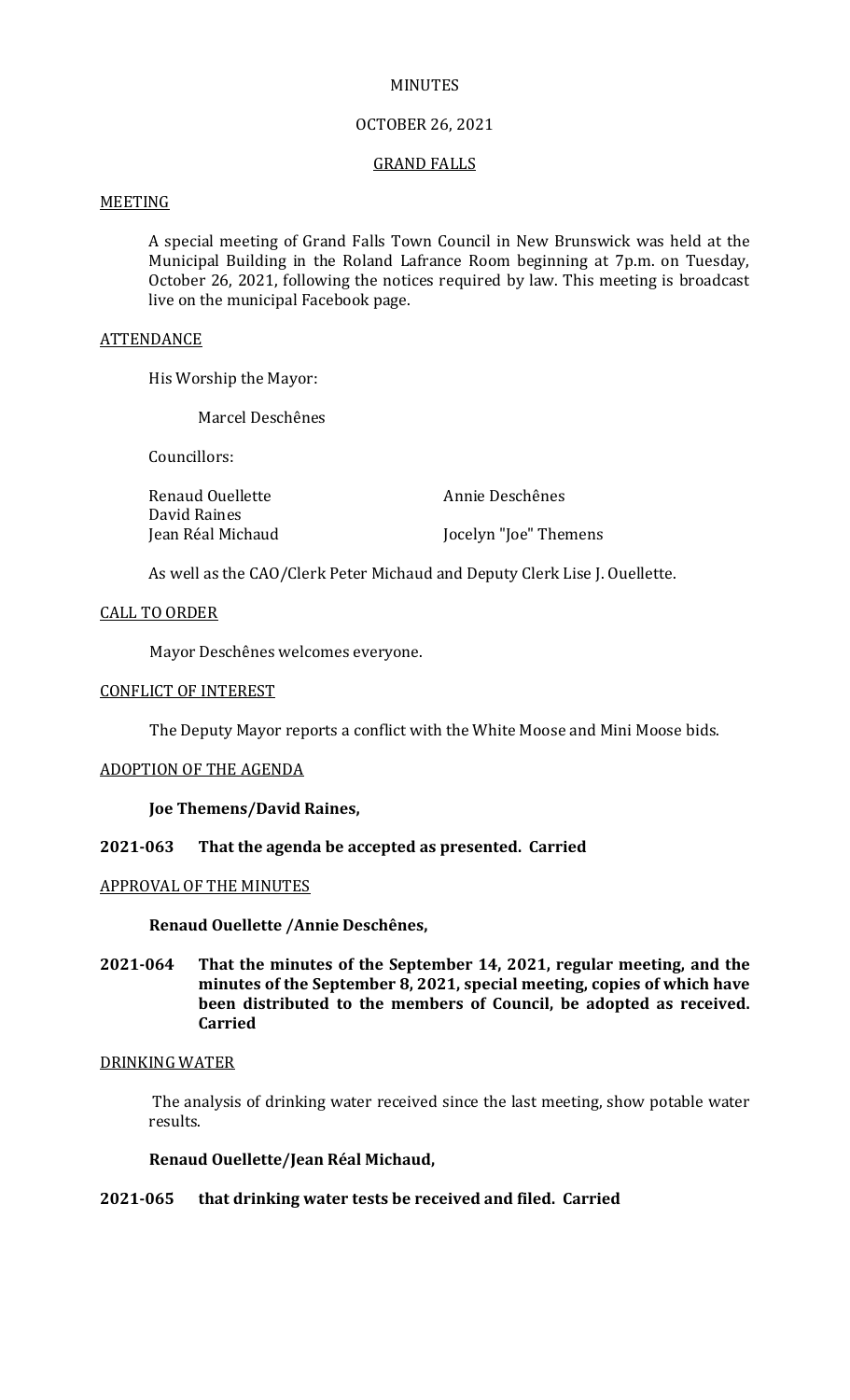## MOTIONS AND COMMITTEE REPORTS

# SPECIAL EVENTS

Councillor Raines informs the public of the pumpkin decorating contest that will take place on Saturday, organized by the Town in collaboration with the CRNANO and the Chamber of Commerce.

## RECREATION, TOURISM AND CULTURE

Gérald Thériault was inducted into the Grand Falls Sports Hall of Fame during an extraordinary evening with over 100 guests attending.

Organizers plan to broadcast the evening on Facebook as well as attendance in person next year. Councillor Themens informs that the deadline for 2022 nominations is February 25th.

Councillor Themens informs people of the many positive comments received from visitors to our area regarding the campsite, the tourist center and others. The Department is studying the possibility of hiring part-time people in 2022 so that the campsite and tourist centers can remain open longer.

A new committee has been formed for the beautification of the bike path. The group begins its project within the boundaries of Grand Falls and will continue in the surrounding area in future years.

The first meeting of the ad-hoc committee for the marina took place. A second meeting is scheduled for November 2nd.

The skateboard park is closed while landscaping is being done. Council asks everyone to respect the signs.

# Canteen and bar – golf club

\*\* Deputy Mayor Ouellette declares conflict and leaves the meeting. \*\*

# **Joe Themens/Jean Réal Michaud,**

# **2021-066 That the quote received from White Moose and Mini Moose in the amount of \$950 per month plus tax for the first year and \$1,045 per month plus tax for the second year be accepted. Carried**

No further submissions were received.

### Canteen at the CEPSC

\*\*Deputy Mayor Ouellette declares conflict and leaves the meeting. \*\*

### **Joe Themens/David Raines,**

# **2021-067 That the submission received from White Moose and Mini Moose in the amount of \$450 per month plus tax for the 2021-2022 season and \$495 per month plus tax for the 2022-2023 season be accepted. Carried**

No further submissions were received.

# LIBRARY

Despite the pandemic, 3,500 books were borrowed from the library during the year.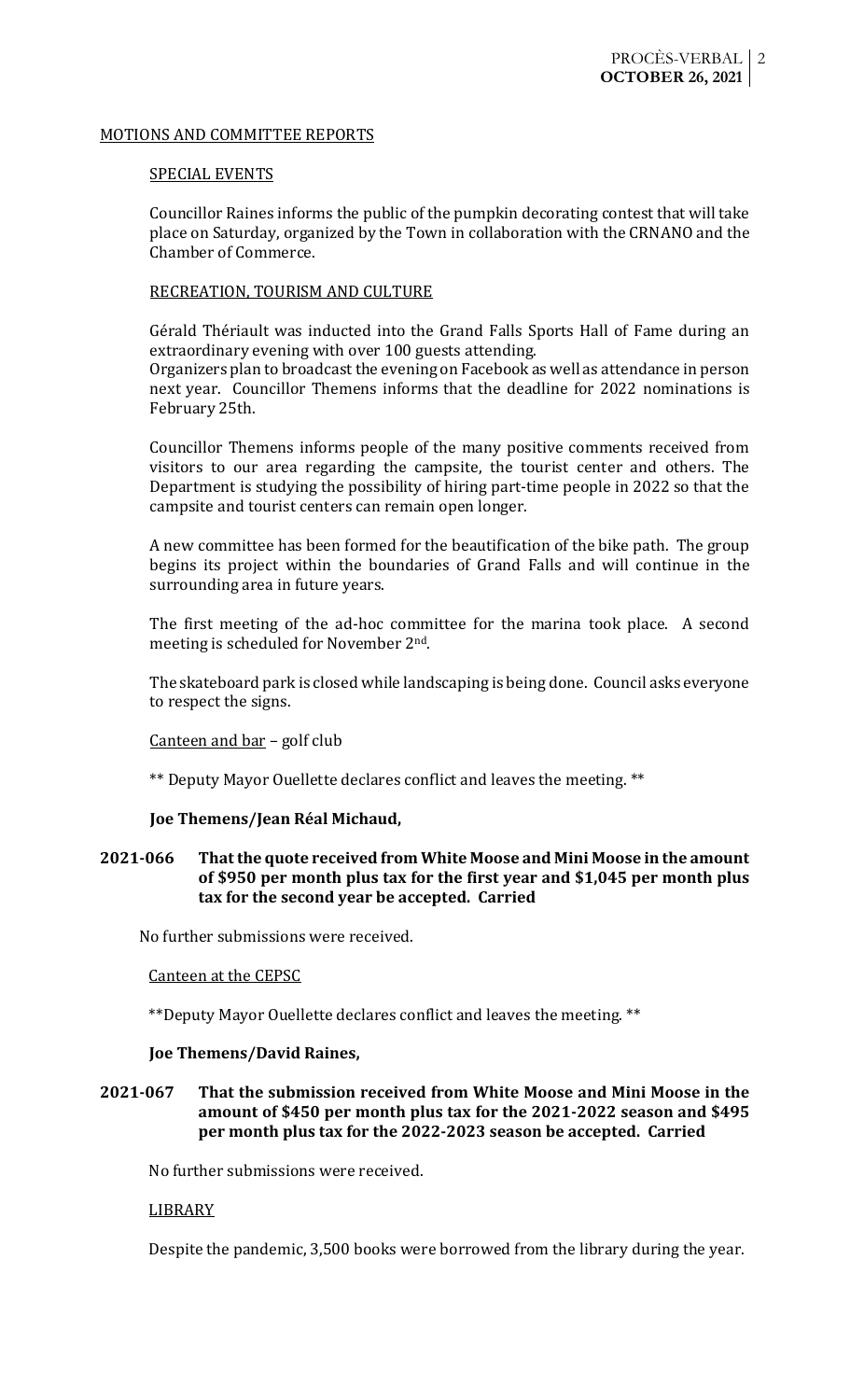## POLICE

The public is asked to notify the police force if they have any information about ATVs using non designated streets.

The police force reminds motorists and young people to be careful during Halloween.

Young people in the region are encouraged to become police officers. Contact the Chief or Deputy Chief for more information on the process. The Deputy Mayor asks if it is possible to patrol with a police officer to see what the job is. He is advised that it is, with the authorization of the chief or the deputy.

## CHAMBER OF COMMERCE

The Deputy Mayor explains the Gift Card Program sponsored by McCain. It is hoped that this program will encourage local merchants.

People are encouraged to register on the Atlantic Impressions website, a survey to revive the economy in the Atlantic region.

A conference by Yves Gagnon will be offered by the Chamber of Commerce on November 4.

## CENTRAL BUSINESS DEVELOPMENT CORPORATION

The financial statements were presented at the last meeting and show a slight surplus. The renovation incentive will continue in 2022.

## 2022 Budget

# **Renaud Ouellette/Annie Deschênes,**

**2021-068 That the Grand Falls Town Council authorizes the Clerk to publish the budget of the Grand Falls Central Business Development Corporation Inc., its intention to approve the budget, the importance of the extraordinary contribution required for the implementation of the budget, its intention to proclaim a by-law for the imposition of an extraordinary contribution for business improvement, and for the delivery of this product to the Board of Directors of the Grand Falls Central Business Development Corporation Inc. as well as the deadline for opposing the budget. Carried**

### MAJOR INFRASTRUCTURE PROJECTS

The foundation of the fire station will be completed in the next two weeks. It is hoped the insulation and embankment will be finished before the snow.

### PUBLIC WORKS

The pipe flushing is completed as well as the verification of the hydrants. People are asked not to push their dead leaves into the street where they may block the pipes.

Council thanks people for their patience during the work on Broadway Boulevard.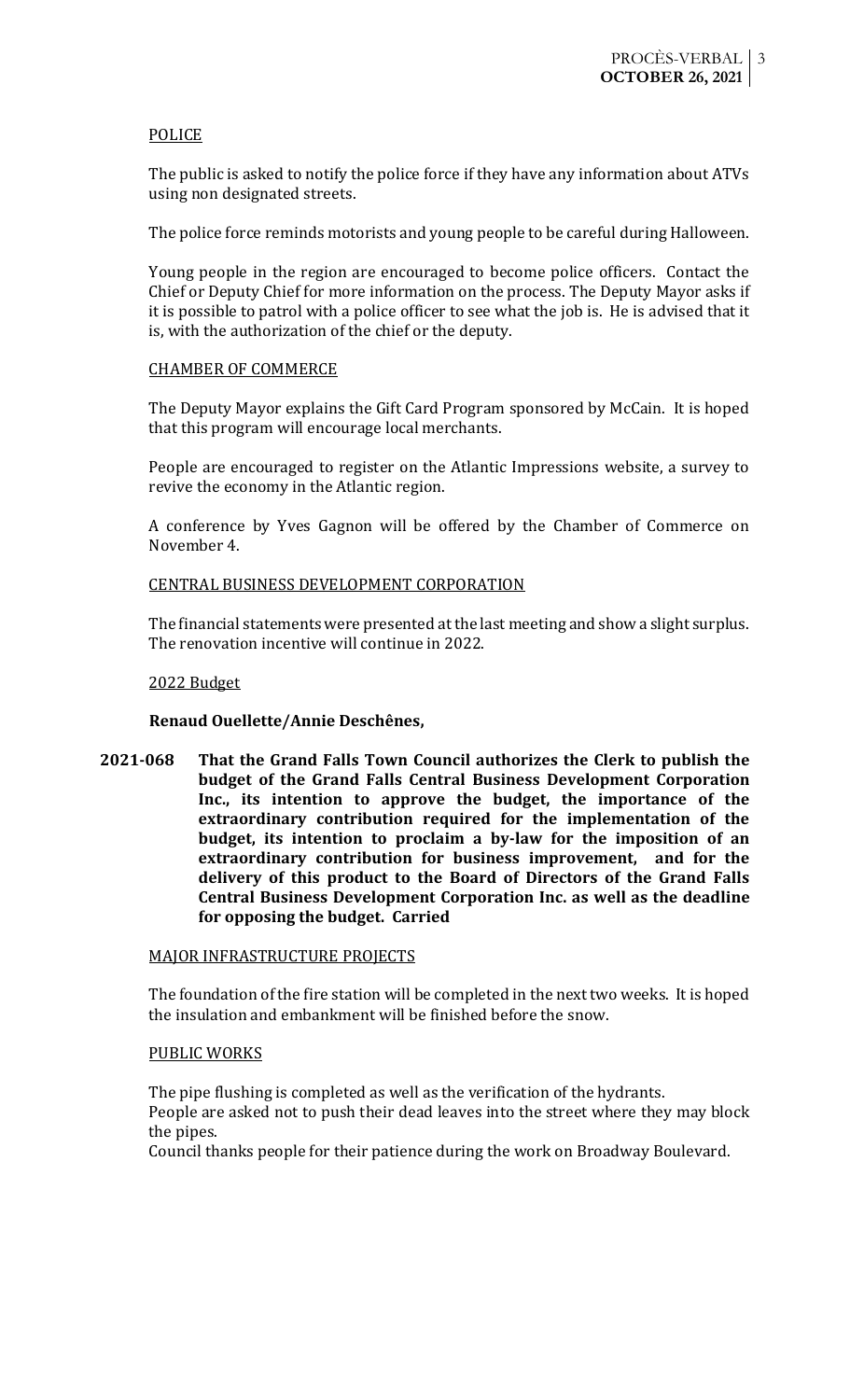Salt trucking

# **Renaud Ouellette/Annie Deschênes,**

# **2021-069 That the Grand Falls Town Council accept the lowest bid received from Brennan Farms Ltd for \$23.95 plus tax for road salt trucking for the 2021-2022 season. Carried**

Other submissions received:

Les Fermes Dani Inc. \$24 Carvell Goodine & SonsLtd. \$26.35 Frederick Dunster & Sons Ltd. \$28 Kingsco Transport \$34.76

# ADMINISTRATION, HUMAN RESOURCES, COMMUNICATION

The committees are doing well. The staff is currently focusing their energies on the preparation of the 2022 budgets.

Communication with the public continues to be improved. Respectful comments are encouraged on social media and elsewhere. For specific files, people are asked to contact staff or Council directly, which will improve the response.

Trick or treating is allowed for Halloween this year. People are asked to follow Public Health guidelines.

Danny Rossignol – probation

**Annie Deschênes/Jean Réal Michaud,**

**2021-070 Given that Danny Rossignol has successfully completed his probation period as a maintenance operator, that the Town Council confirms his status as a permanent employee. Carried**

Sylvain Poitras – probation

**Annie Deschênes/Joe Themens,**

**2021-071 Given that Sylvain Poitras has successfully completed his probation period as an operator for the Public Works Department, that the Town Council confirms his status as a permanent employee. Carried**

Paul Guimont – probation

# **Annie Deschênes/David Raines,**

# **2021-072 Given that Paul Guimont has successfully passed his probation period as a facility attendant for the Recreation, Tourism and Culture Department, that the Municipal Council confirms his status as a permanent employee. Carried**

Vaccination/Testing Policy

The Deputy Mayor reads the proposed policy. The Mayor asks that the policy be posted on the Town's social media.

# **Renaud Ouellette/Jean Réal Michaud,**

# **2021-073 That the Grand Falls Town Council adopt Policy 2021-01, COVID-19 Vaccination/Testing as presented. Carried**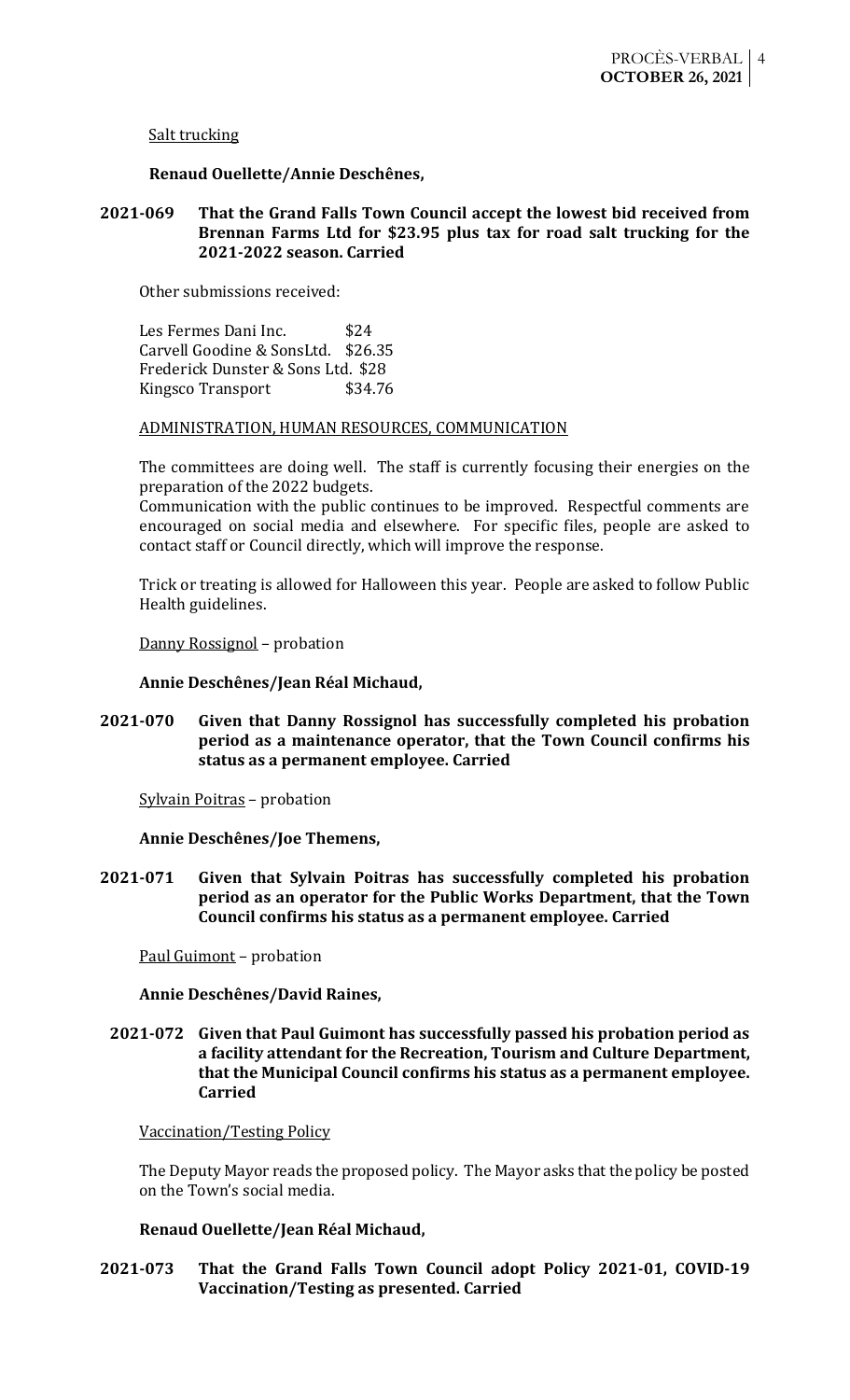# Procurement Policy – 5th Revision

Councillor Annie Deschênes explains that the thresholds have changed to reflect the provincial law and mentions the new preference clause for local businesses.

## **Annie Deschênes/Renaud Ouellette,**

# **2021-074 That the Grand Falls Town Council adopt Purchasing Policy 2004-02 (R5) as presented. Carried**

## Policy on Working Conditions – Amendment 3

Councillor Annie Deschênes explains the amendment that ratifies the practice of granting non-unionized staff accumulated sick days upon their departure. A second section has been added to clarify that a department head is not eligible for salary compensation when undertaking the duties of a subordinate.

### **Annie Deschênes/Jean Réal Michaud,**

# **2021-075 That the Council adopt Working Conditions Policy 2006-10 (R) Amendment 3 as presented. Carried**

Jamie Maurice Michaud and Gestion Ouellette Ltée. - zoning and municipal plan

### **Joe Themens/Annie Deschênes,**

**2021-076 That resolution 2021-055 adopted on September 14 be repealed and replaced by the following:**

> **That the Council publish a notice on its website and on its Facebook page under section 25 of the** *Community Planning Act,* **indicating its intention to amend the Municipal Plan in order to change the future use of the land for two parcels with PID 35369750 and 35369834. The first parcel is a part of a parcel owned by Gestion Ouellette Ltée., and the second is owned by Jamie Maurice Michaud. Both parcels are located on McCormick Street in Grand Falls, NB.**

> **For the purposes of the Municipal Plan, future land use is changed as follows:**

- **Modify the future land use of a parcel of land bearing the PID 35369750, from Residential to Commercial.**
- **Modify the future land use of the plot bearing the PID 35369834, from Commercial to Residential.**

**That Council meet in Council Chambers on Tuesday, November 9, 2021, at 7 p.m., for the public presentation of the proposed amendments.**

**That objections to the proposed amendments may be submitted in writing to the Council by sending them to the Clerk's office within thirty (30) days of the date of the public presentation.**

**That the Clerk, in the name and on behalf of the Council, publish notices within the prescribed time, in accordance with the provisions of section 25 of the** *Community Planning Act, 2017, Chapter 19.*

**That Grand Falls Town Council seek the advice of the Planning Advisory Committee on this matter. Carried**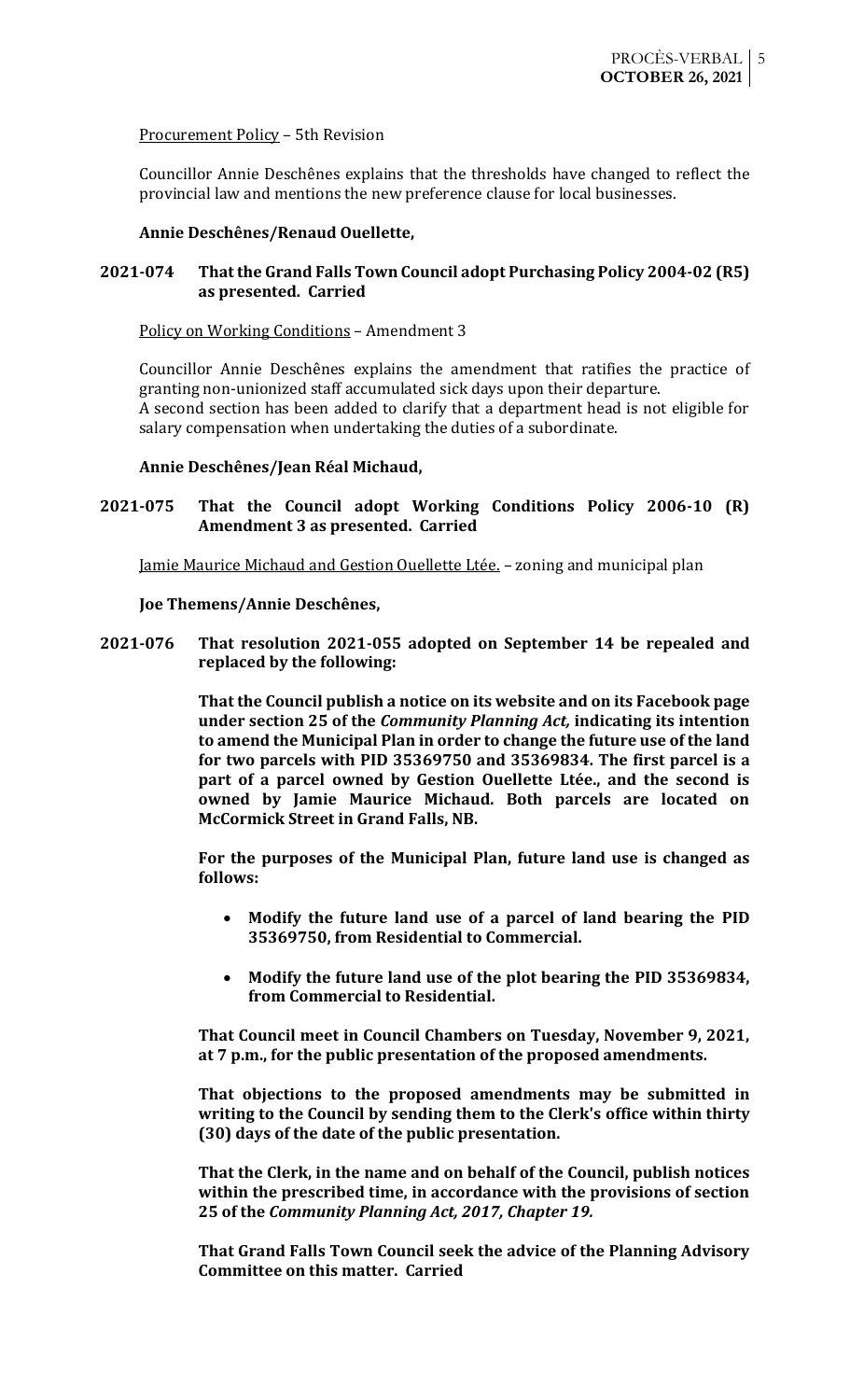Hermel and Tina Michaud – zoning and municipal plan amendment

**Joe Themens/Jean Réal Michaud,**

**2021-077 That resolution 2021-056 adopted on September 14 be repealed and replaced by the following:**

> **That the Council publish a notice on its website and facebook page pursuant to section 25 of the** *Community Planning Act* **indicating its intention to amend the Municipal Plan in order to change the future use of the land of part of the property bearing the PID 65229122, owned by Hermel and Tina Michaud and located at 74 Harrison Street in Grand Falls, NB.**

**For the purposes of the Municipal Plan, land use is changed as follows:**

• **Modify the future land use of part of the land bearing the PID 65229122 from Commercial to Residential**

**That Council meet in Council Chambers on Tuesday, November 9, 2021, at 7 p.m., for the public presentation of the proposed amendments.**

**That objections to the proposed amendments may be submitted in writing to the Council by sending them to the Clerk's office within thirty (30) days of the date of the public presentation.**

**That the Clerk, in the name and on behalf of the Council, publish notices within the prescribed time, in accordance with the provisions of section 25 of the** *Community Planning Act, 2017, Chapter 19.*

**That Grand Falls Town Council seek the advice of the Planning Advisory Committee on this matter. Carried**

J. D. Irving – Zoning and Municipal Plan Amendments

**Joe Themens/David Raines,**

**2021-078 That Resolution 2021-057 adopted on September 14 be repealed and replaced by the following:**

> **That the Council publish a notice on its website and facebook page under section 25 of the** *Community Planning Act* **indicating its intention to amend the Municipal Plan in order to change the future use of the land bearing the PID 35323591, owned by J D Irving Limited and located at 88 Powers Street in Grand Falls, NB.**

**For the purposes of the Municipal Plan, land use is proposed as follows:**

• **Modify the future land use of the land bearing the PID 35323591 from Commercial to Industrial.**

**That Council meet in Council Chambers on Tuesday, November 9, 2021, at 7 p.m., for the public presentation of the proposed amendments.**

**That objections to the proposed amendments may be submitted in writing to Council by sending them to the office of the Clerk within thirty (30) days of the date of the public presentation.**

**That the Clerk, in the name and on behalf of the Council, publish notices within the prescribed time, in accordance with the provisions of section 25 of the** *Community Planning Act, 2017, Chapter 19.*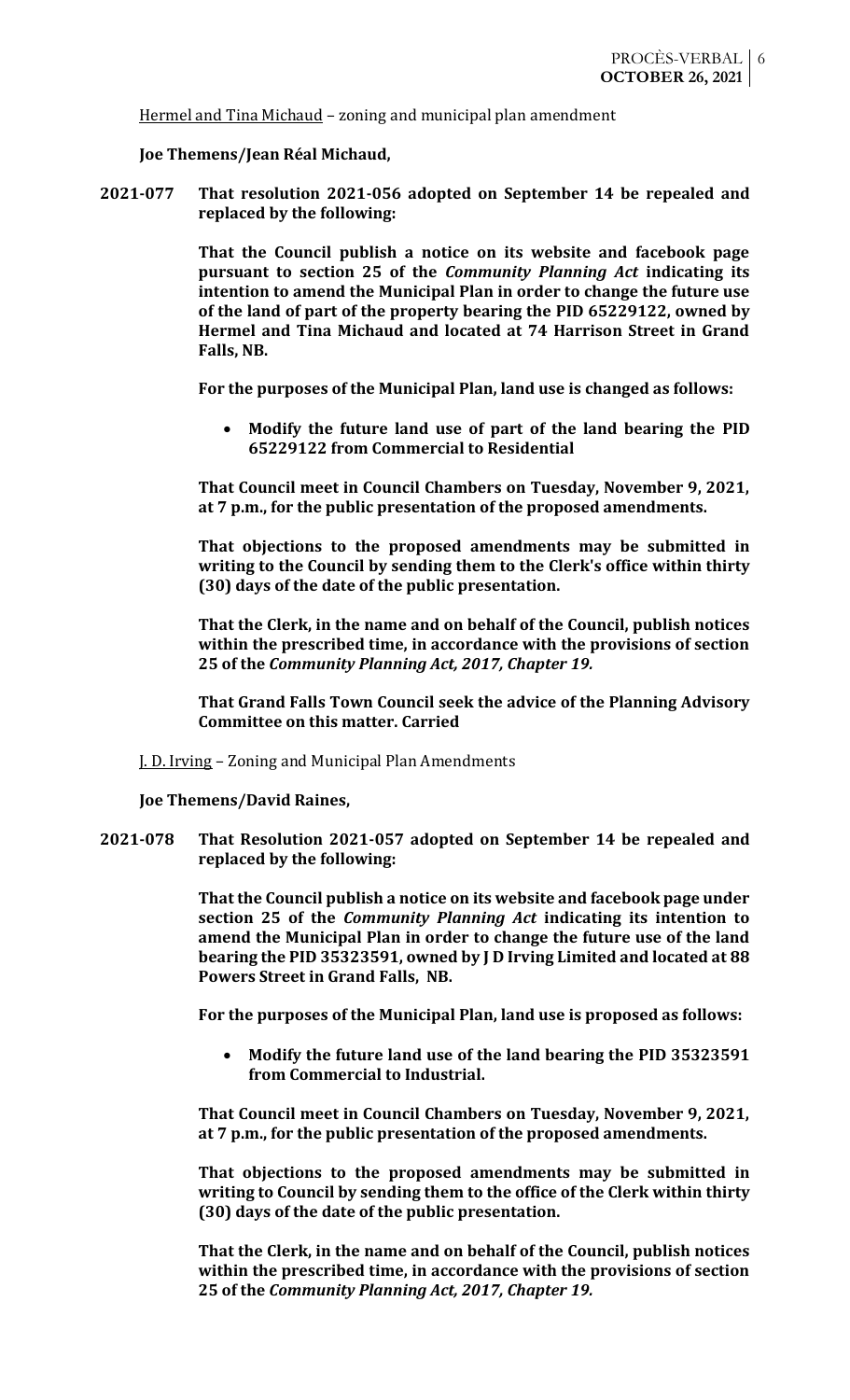# **That Grand Falls Town Council seek the advice of the Planning Advisory Committee on this matter. Carried**

## **FINANCE**

It's already the time to prepare the 2022 budgets. They will be presented at the next public meeting in November.

## UNFINISHED BUSINESS

Knights of Columbus – parking

An agreement in principle has been signed for the land along Front Street.

### NEW BUSINESS

By-law 18 – Amendment 2021-01

The Deputy Clerk read the amendment in its entirety.

Renaud Ouellette/Annie Deschênes, that Town Council adopt first reading of Amendment 2021-01 to By-law 18, a by-law concerning the Grand Falls Town Council's Code of Conduct, as read. Carried

The Deputy Clerk gave second reading in title.

Joe Themens/Jean Réal Michaud, that Town Council adopt second reading of Amendment 2021-01 to By-law 18, a by-law concerning the Grand Falls Town Council's Code of Conduct, as read. Carried

# OTHER – interventions by council, public and media

- intervention of Council

Broadway Boulevard – the Mayor acknowledges the difficulties businesses along the boulevard have been subjected to during construction. This work had to be done and will last for a very long time. The Council wishes everyone a prosperous future.

Olivine Desjardins, letter – the Mayor reads a letter received from Ms. Desjardins according to her request. In her letter, Ms. Desjardins mentions the impact of the pandemic and asks that volunteers be supported at clinics and elsewhere. She is counting on leaders to encourage people to get vaccinated.

The Mayor offers thanks to all volunteers and first responders from Council, Town staff and residents.

### COVID-19

The Mayor informs people that the vaccination rate within the town limits was at 74% fully vaccinated and 91% partially vaccinated two weeks ago. It is anticipated that this percentage will have increased in the next report by Public Health. Municipal staff are 92% vaccinated with others who are partially vaccinated. It is hoped that the percentage will increase by November 30 when the vaccination policy comes into effect.

The Mayor says he is fully vaccinated and encourages people to get vaccinated but maintains that it is a personal decision that must be respected.

The Deputy Mayor thanks the people who remain vigilant towards the health measures for COVID-19.